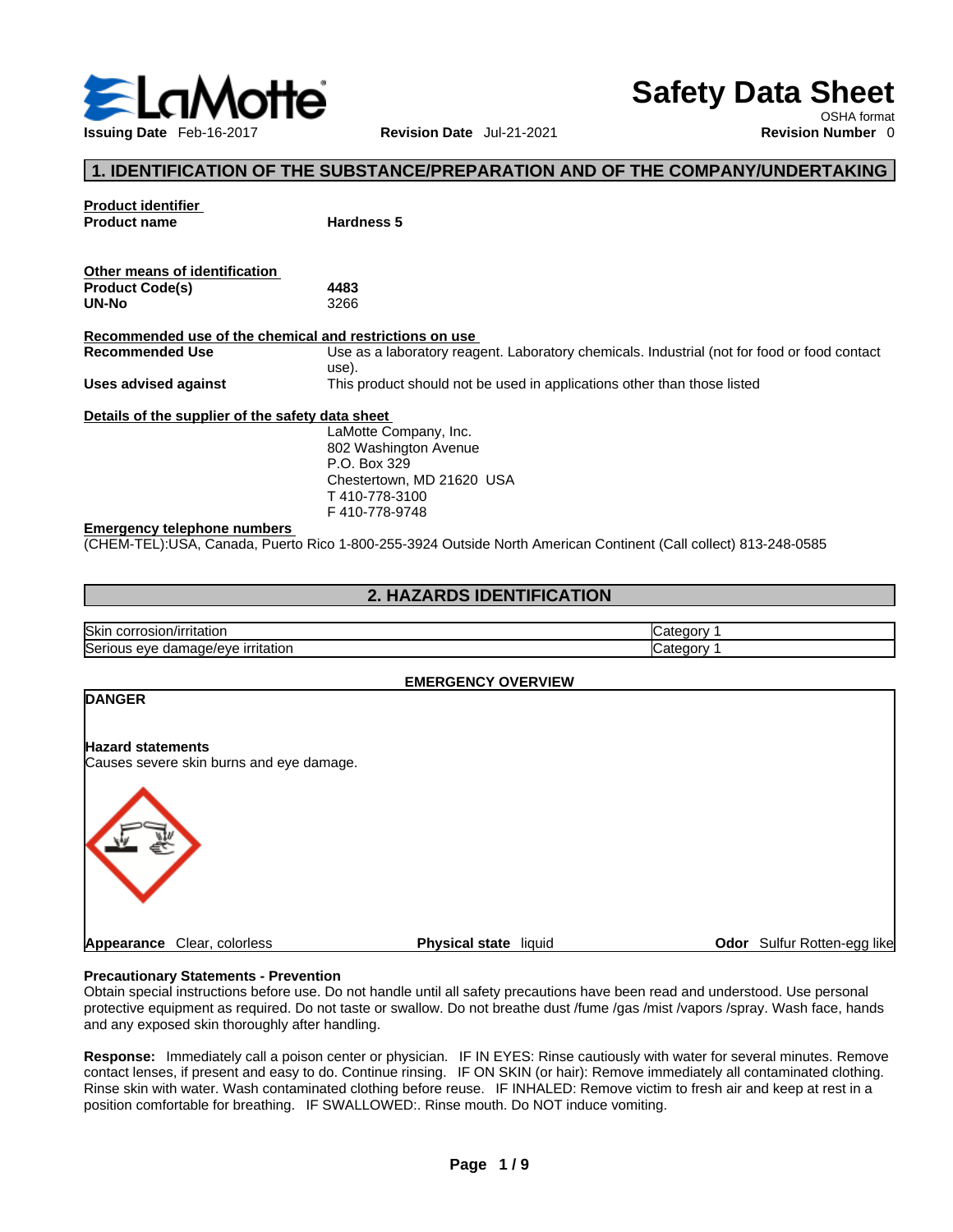#### **Storage:**

Store locked up.

## **Disposal:**

Dispose of contents/container to an approved waste disposal plant.

#### **Other Hazards**

Harmful to aquatic life.

#### **Unknown Acute Toxicity**

1% of the mixture consists of ingredient(s) of unknown toxicity.

## **3. COMPOSITION/INFORMATION ON INGREDIENTS\***

| <b>Chemical name</b>      | <b>CAS No</b> | Weight-% |
|---------------------------|---------------|----------|
| Sodium hydroxide          | 1310-73-2     |          |
| Potassium sodium tartrate | 6381-59-5     |          |
| Sodium sulfide            | 1313-84-4     |          |
| Sodium borate decahvdrate | 1303-96-4     |          |
| Water                     | 7732-18-5     | to 100%  |

## **4. FIRST AID MEASURES**

## **First Aid Measures**

| <b>General advice</b>              | Do not get in eyes, on skin, or on clothing. Do not breathe dust /fume /gas /mist /vapors<br>/spray.                                                                                                     |
|------------------------------------|----------------------------------------------------------------------------------------------------------------------------------------------------------------------------------------------------------|
| Eye contact                        | Rinse immediately with plenty of water, also under the eyelids, for at least 15 minutes. Call<br>a physician immediately.                                                                                |
| <b>Skin contact</b>                | Wash off immediately with plenty of water for at least 15 minutes. Remove and isolate<br>contaminated clothing and shoes. Wash contaminated clothing before reuse. Call a<br>physician immediately.      |
| <b>Inhalation</b>                  | IF INHALED: Remove to fresh air and keep at rest in a position comfortable for breathing.                                                                                                                |
| Ingestion                          | Do NOT induce vomiting. Drink plenty of water. Call a physician immediately. Never give<br>anything by mouth to an unconscious person.                                                                   |
| Self-protection of the first aider | Use personal protection recommended in Section 8. Ensure that medical personnel are<br>aware of the material(s) involved, take precautions to protect themselves and prevent<br>spread of contamination. |

## **5. FIREFIGHTING MEASURES**

## **Suitable extinguishing media**

Use extinguishing measures that are appropriate to local circumstances and the surrounding environment.

## **Protective equipment and precautions for firefighters**

As in any fire, wear self-contained breathing apparatus pressure-demand, MSHA/NIOSH (approved or equivalent) and full protective gear.

## **6. ACCIDENTAL RELEASE MEASURES**

#### **Personal precautions, protective equipment and emergency procedures**

**Personal precautions** Use personal protection recommended in Section 8. Avoid contact with skin, eyes or clothing. Avoid breathing vapors or mists.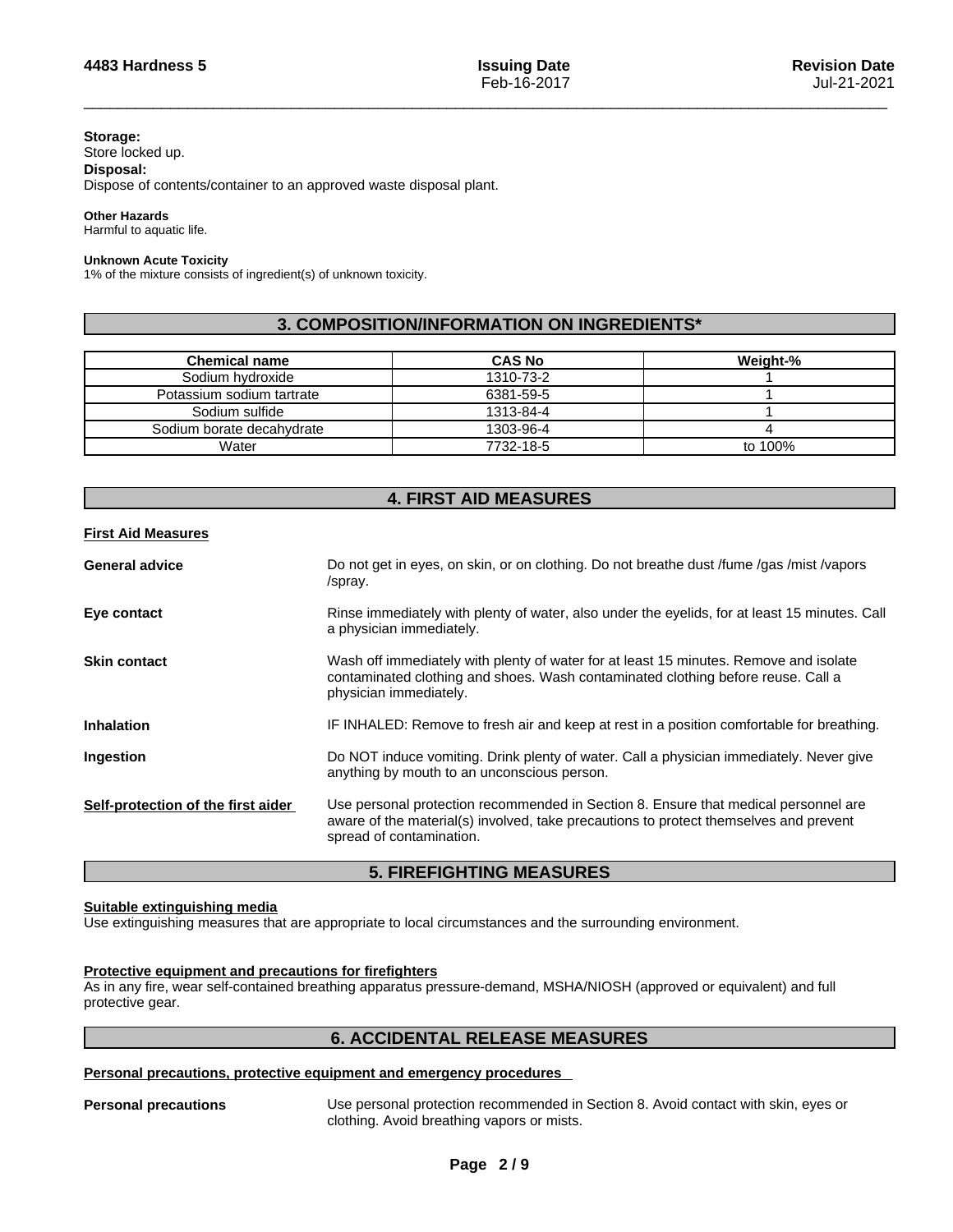| <b>Environmental precautions</b>                     | See Section 12 for additional Ecological Information. Beware of vapors accumulating to<br>form explosive concentrations. Vapors can accumulate in low areas.                                                                                                                       |  |  |
|------------------------------------------------------|------------------------------------------------------------------------------------------------------------------------------------------------------------------------------------------------------------------------------------------------------------------------------------|--|--|
| Methods and material for containment and cleaning up |                                                                                                                                                                                                                                                                                    |  |  |
| <b>Methods for containment</b>                       | Contain and collect spillage with non-combustible absorbent material, (e.g. sand, earth,<br>diatomaceous earth, vermiculite) and place in container for disposal according to local /<br>national regulations (see Section 13).                                                    |  |  |
| Methods for cleaning up                              | Neutralize spills with acid such as acetic, hydrochloric or sulfuric, absorb with vermiculite or<br>other inert substance, and package in a suitable container for disposal. Keep in suitable<br>and closed containers for disposal. After cleaning, flush away traces with water. |  |  |
|                                                      | 7. HANDLING AND STORAGE                                                                                                                                                                                                                                                            |  |  |
| <b>Precautions for safe handling</b>                 |                                                                                                                                                                                                                                                                                    |  |  |
| <b>Handling</b>                                      | Handle in accordance with good industrial hygiene and safety practice. Do not taste or<br>swallow. Avoid contact with skin, eyes or clothing. Do not eat, drink or smoke when using<br>this product.                                                                               |  |  |

## **Conditions for safe storage, including any incompatibilities**

Storage: **Storage:** Keep containers tightly closed in a dry, cool and well-ventilated place. Separate from acids. Keep out of the reach of children.

**Incompatible Products** Acids.

## **8. EXPOSURE CONTROLS/PERSONAL PROTECTION**

## **Control parameters**

| <b>Chemical name</b>                   | <b>ACGIH TLV</b>                                                                                                    | <b>OSHA PEL</b>                        | <b>NIOSH IDLH</b>                                 |
|----------------------------------------|---------------------------------------------------------------------------------------------------------------------|----------------------------------------|---------------------------------------------------|
| Sodium hydroxide                       | Ceiling: $2 \text{ mg/m}^3$                                                                                         | TWA: $2 \text{ mg/m}^3$                | IDLH: $10 \text{ mg/m}^3$                         |
| 1310-73-2                              |                                                                                                                     | (vacated) Ceiling: 2 mg/m <sup>3</sup> | Ceiling: 2 mg/m <sup>3</sup>                      |
| Potassium sodium tartrate<br>6381-59-5 |                                                                                                                     |                                        | Not Established                                   |
| Sodium sulfide<br>1313-84-4            |                                                                                                                     |                                        | Not Established                                   |
| Sodium borate decahydrate<br>1303-96-4 | STEL: $6 \text{ mg/m}^3$ inhalable<br>particulate matter<br>TWA: $2 \text{ mg/m}^3$ inhalable<br>particulate matter | (vacated) TWA: 10 mg/m <sup>3</sup>    | TWA: 5 mg/m <sup>3</sup> TWA: 1 mg/m <sup>3</sup> |
| Water<br>7732-18-5                     |                                                                                                                     |                                        | Not Established                                   |

*NIOSH IDLH: Immediately Dangerous to Life or Health* 

## **Appropriate engineering controls**

**Engineering Measures** Showers

Eyewash stations Ventilation systems.

## **Individual protection measures, such as personal protective equipment**

| <b>Eye/Face Protection</b>    | Wear safety glasses with side shields (or goggles).                                                                                                                       |
|-------------------------------|---------------------------------------------------------------------------------------------------------------------------------------------------------------------------|
| Skin and body protection      | Wear protective gloves/clothing. Gloves & Lab Coat. Nitrile rubber.                                                                                                       |
| <b>Respiratory protection</b> | Handle in an enclosing hood with exhaust ventilation. When workers are facing<br>concentrations above the exposure limit they must use appropriate certified respirators. |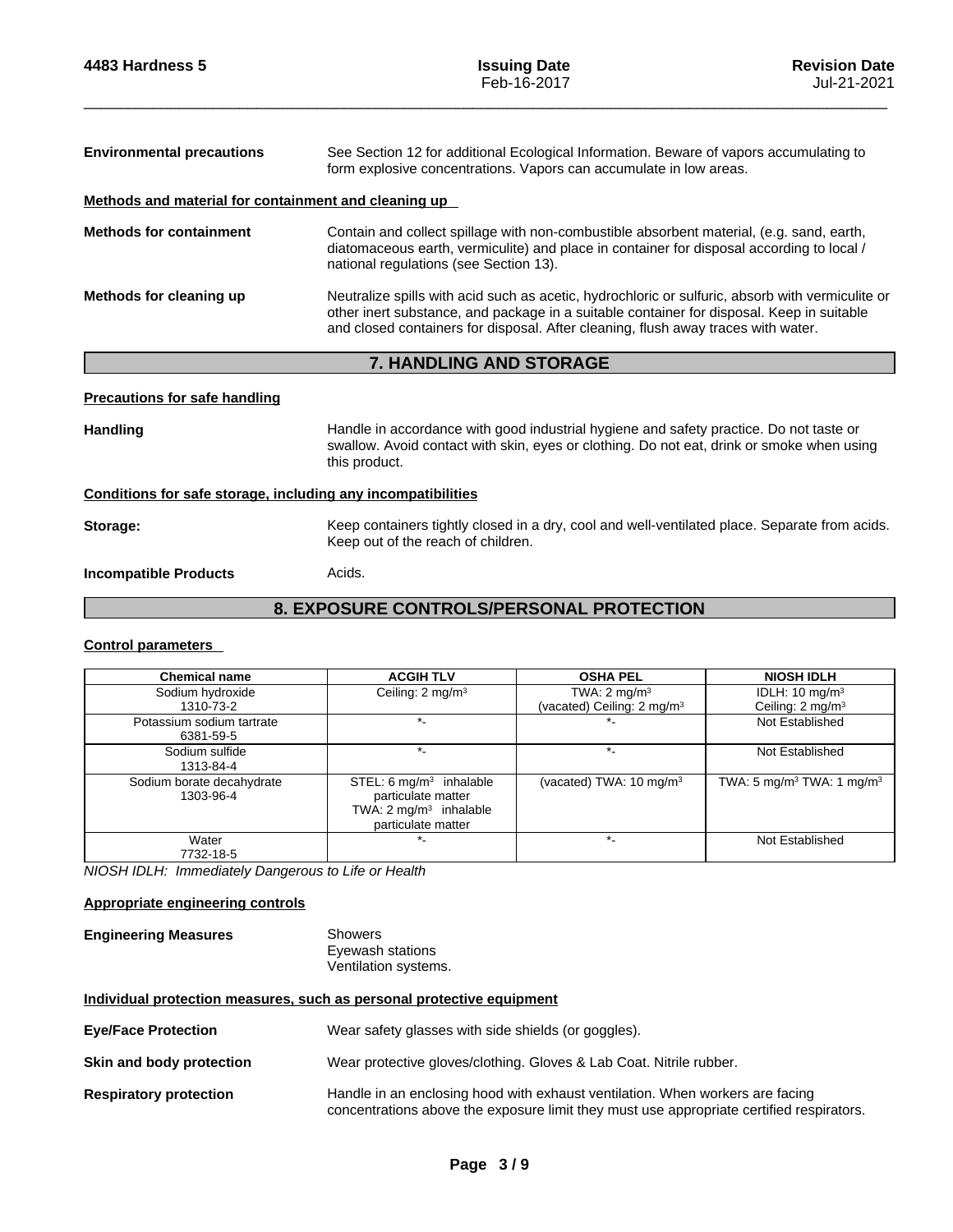**Hygiene Measures** Handle in accordance with good industrial hygiene and safety practice. Do not eat, drink or smoke when using this product. Wash hands before breaks and immediately after handling the product.

## **9. PHYSICAL AND CHEMICAL PROPERTIES**

## **Information on basic physical and chemical properties**

| <b>Physical state</b><br>Appearance  | liquid<br>Clear, colorless                  | Odor             | Sulfur Rotten-egg like |
|--------------------------------------|---------------------------------------------|------------------|------------------------|
| <b>Property</b>                      | Values                                      | Remarks • Method |                        |
| рH                                   | 12                                          |                  |                        |
| Melting point / freezing point       | No information available                    |                  |                        |
| <b>Boiling point / boiling range</b> | No information available                    |                  |                        |
| <b>Flash point</b>                   | Not Applicable                              |                  |                        |
| <b>Evaporation rate</b>              |                                             |                  |                        |
| Flammability (solid, gas)            | No information available                    |                  |                        |
| <b>Flammability Limit in Air</b>     |                                             |                  |                        |
| <b>Upper flammability limit:</b>     | No information available                    |                  |                        |
| Lower flammability limit:            | No information available                    |                  |                        |
| Vapor pressure                       | No information available                    |                  |                        |
| <b>Vapor density</b>                 | No information available                    |                  |                        |
| <b>Specific gravity</b>              | No information available                    |                  |                        |
| <b>Water solubility</b>              | No information available                    |                  |                        |
| Solubility in other solvents         | No information available                    |                  |                        |
| <b>Partition coefficient</b>         | No information available                    |                  |                        |
| <b>Autoignition temperature</b>      | No information available                    |                  |                        |
| <b>Decomposition temperature</b>     | No information available                    |                  |                        |
| <b>Kinematic viscosity</b>           | No information available                    |                  |                        |
| <b>Dynamic viscosity</b>             | No information available                    |                  |                        |
| <b>Explosive properties</b>          | No information available                    |                  |                        |
| <b>Oxidizing properties</b>          | No information available                    |                  |                        |
| <b>Other Information</b>             |                                             |                  |                        |
| <b>Softening point</b>               | No information available                    |                  |                        |
| Molecular weight                     | No information available                    |                  |                        |
| VOC Content (%)                      | No information available                    |                  |                        |
| <b>Density</b>                       | No information available                    |                  |                        |
| <b>Bulk density</b>                  | No information available                    |                  |                        |
|                                      | <b>10. STABILITY AND REACTIVITY</b>         |                  |                        |
| <b>C</b> tahility                    | Stable under recommended storage conditions |                  |                        |

| <b>Stability</b><br><b>Hazardous polymerization</b> | Stable under recommended storage conditions.<br>Hazardous polymerization does not occur. |
|-----------------------------------------------------|------------------------------------------------------------------------------------------|
| <b>Conditions to avoid</b>                          | Incompatible Products.                                                                   |
| Incompatible materials                              | Acids.                                                                                   |
|                                                     |                                                                                          |

## **Hazardous decomposition products**

## **11. TOXICOLOGICAL INFORMATION**

## **Information on likely routes of exposure**

| Component identification |       |                    |           |  |
|--------------------------|-------|--------------------|-----------|--|
| <b>Chen</b><br>name      | toral | .dermal)<br>I Emix | .C50<br>. |  |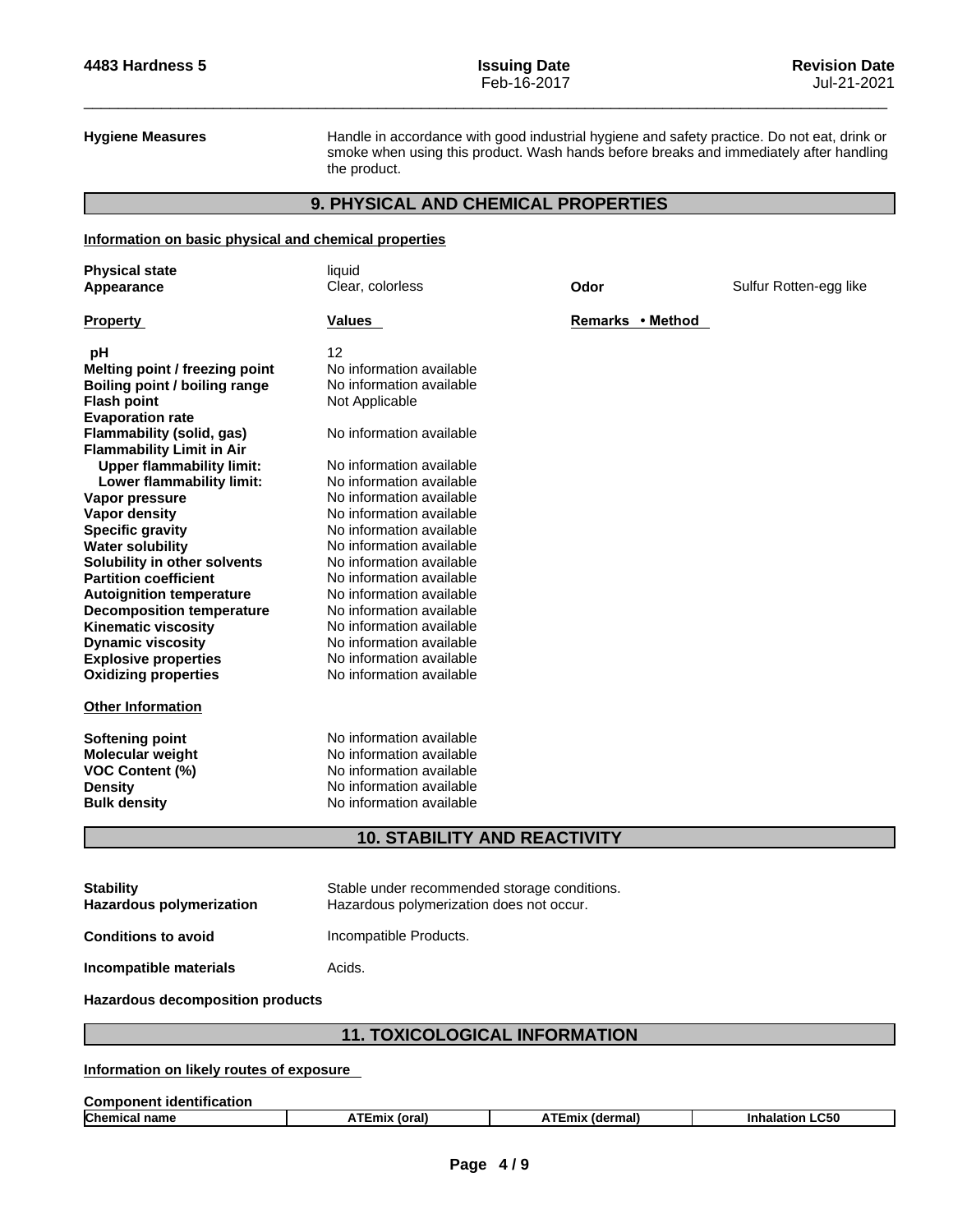| Sodium hydroxide<br>1310-73-2          | $=$ 325 mg/kg (Rat)                        | $= 1350$ mg/kg (Rabbit)                             | Not Established                   |
|----------------------------------------|--------------------------------------------|-----------------------------------------------------|-----------------------------------|
| Potassium sodium tartrate<br>6381-59-5 | Not Established                            | Not Established                                     | Not Established                   |
| <b>S</b> odium sulfide<br>1313-84-4    | $= 208$ mg/kg (Rat)                        | $<$ 340 mg/kg (Rabbit)                              | Not Established                   |
| Sodium borate decahydrate<br>1303-96-4 | $= 3493$ mg/kg (Rat) = 2660 mg/kg<br>Rat \ | $> 10000$ mg/kg (Rabbit) $> 2000$<br>mg/kg (Rabbit) | $> 2$ mg/m <sup>3</sup> (Rat) 4 h |
| Water<br>7732-18-5                     | $> 90$ mL/kg (Rat)                         | Not Established                                     | Not Established                   |

#### **Information on toxicological effects**

| <b>Chemical name</b>                   | <b>ACGIH</b>    | <b>IARC</b>     | <b>NTP</b>      | <b>OSHA</b>     |
|----------------------------------------|-----------------|-----------------|-----------------|-----------------|
| Sodium hydroxide<br>1310-73-2          | Not Established | Not Established | Not Established | Not Established |
| Potassium sodium tartrate<br>6381-59-5 | Not Established | Not Established | Not Established | Not Established |
| Sodium sulfide<br>1313-84-4            | Not Established | Not Established | Not Established | Not Established |
| Sodium borate decahydrate<br>1303-96-4 | Not Established | Group 2A        | Not Established |                 |
| Water<br>7732-18-5                     | Not Established | Not Established | Not Established | Not Established |

**ATEmix** (dermal)

**ATEmix (oral)** 28,541.00 mg/kg<br>**ATEmix (dermal)** 17,600.00 mg/kg

## **12. ECOLOGICAL INFORMATION**

## **Ecotoxicity**

Harmful to aquatic life

| <b>Chemical name</b>                   | <b>Toxicity to Algae</b>                                                                                                                 | <b>Toxicity to Fish</b>                             | Daphnia Magna (Water Flea)                   |
|----------------------------------------|------------------------------------------------------------------------------------------------------------------------------------------|-----------------------------------------------------|----------------------------------------------|
| Sodium hydroxide<br>1310-73-2          | Not Established                                                                                                                          | 45.4: 96 h Oncorhynchus mykiss<br>mg/L LC50 static  | Not Established                              |
| Potassium sodium tartrate<br>6381-59-5 | Not Established                                                                                                                          | Not Established                                     | Not Established                              |
| Sodium sulfide<br>1313-84-4            | Not Established                                                                                                                          | 17.7 - 29.1: 96 h Poecilia reticulatal<br>mg/L LC50 | 2.1: 48 h Daphnia magna mg/L<br>EC50         |
| Sodium borate decahydrate<br>1303-96-4 | $2.6 - 21.8$ : 96 h<br>Pseudokirchneriella subcapitata<br>mg/L EC50 static 158: 96 h<br>Desmodesmus subspicatus mg/L<br>EC <sub>50</sub> | 340: 96 h Limanda limanda mg/L<br>LC50              | 1085 - 1402: 48 h Daphnia<br>magna mg/L LC50 |
| Water<br>7732-18-5                     | Not Established                                                                                                                          | Not Established                                     | Not Established                              |

## **Persistence and degradability**

No information available.

## **Bioaccumulation/Accumulation**

No information available.

| <b>Chemical name</b>                   | Log Pow         |
|----------------------------------------|-----------------|
| Sodium hydroxide<br>1310-73-2          | Not Established |
| Potassium sodium tartrate<br>6381-59-5 | Not Established |
| Sodium sulfide<br>1313-84-4            | $-3.5 - 3.5$    |
| Sodium borate decahydrate<br>1303-96-4 | Not Established |
| Water<br>7732-18-5                     | Not Established |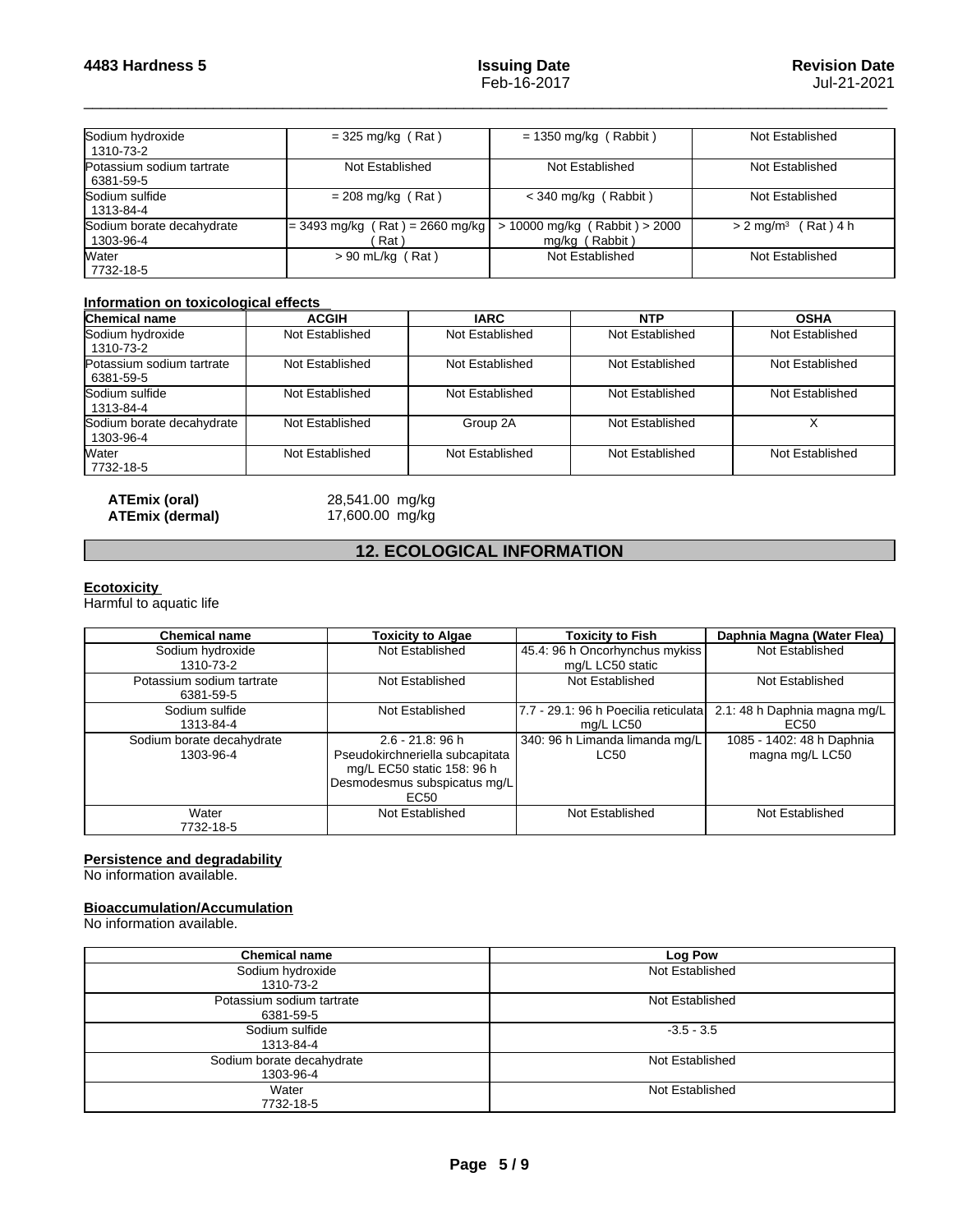## **13. DISPOSAL CONSIDERATIONS**

**Disposal Methods** Dispose according to federal, state, and local regulations.

**Contaminated packaging** Do not reuse empty containers.

| <b>Chemical name</b>                   | <b>RCRA</b>     | <b>RCRA - Basis for Listing</b> | <b>RCRA - D Series Wastes</b> | <b>RCRA - U Series Wastes</b> |
|----------------------------------------|-----------------|---------------------------------|-------------------------------|-------------------------------|
| Sodium hydroxide<br>1310-73-2          | Not Established |                                 | Not Established               | Not Established               |
| Potassium sodium tartrate<br>6381-59-5 | Not Established |                                 | Not Established               | Not Established               |
| Sodium sulfide<br>1313-84-4            | Not Established |                                 | Not Established               | Not Established               |
| Sodium borate decahydrate<br>1303-96-4 | Not Established |                                 | Not Established               | Not Established               |
| Water<br>7732-18-5                     | Not Established |                                 | Not Established               | Not Established               |

| <b>Chemical name</b>                   | <b>RCRA - Halogenated</b><br><b>Organic Compounds</b> | <b>RCRA - P Series Wastes</b> | <b>RCRA - F Series Wastes</b> | <b>RCRA - K Series Wastes</b> |
|----------------------------------------|-------------------------------------------------------|-------------------------------|-------------------------------|-------------------------------|
| Sodium hydroxide<br>1310-73-2          | Not Established                                       | Not Established               | Not Established               | Not Established               |
| Potassium sodium tartrate<br>6381-59-5 | Not Established                                       | Not Established               | Not Established               | Not Established               |
| Sodium sulfide<br>1313-84-4            | Not Established                                       | Not Established               | Not Established               | Not Established               |
| Sodium borate decahydrate<br>1303-96-4 | Not Established                                       | Not Established               | Not Established               | Not Established               |
| Water<br>7732-18-5                     | Not Established                                       | Not Established               | Not Established               | Not Established               |

This product contains one or more substances that are listed with the State of California as a hazardous waste.

| <b>Chemical name</b>      | <b>California Hazardous Waste Status</b> |
|---------------------------|------------------------------------------|
| Sodium hydroxide          | Toxic                                    |
| 1310-73-2                 | Corrosive                                |
| Potassium sodium tartrate | $^{\star}$                               |
| 6381-59-5                 |                                          |
| Sodium sulfide            | $\ast$                                   |
| 1313-84-4                 |                                          |
| Sodium borate decahydrate | Toxic                                    |
| 1303-96-4                 |                                          |
| Water                     | $\ast$                                   |
| 7732-18-5                 |                                          |

## **14. TRANSPORT INFORMATION**

| <b>DOT</b><br>Proper shipping name<br>UN-No<br><b>Hazard Class</b><br><b>Packing group</b> | CORROSIVE LIQUID, BASIC, INORGANIC, N.O.S. (1% Sodium sulfide)<br>3266<br>8<br>$\mathsf{III}$ |
|--------------------------------------------------------------------------------------------|-----------------------------------------------------------------------------------------------|
| <b>TDG</b>                                                                                 | Not regulated                                                                                 |
| <b>MEX</b>                                                                                 | Not regulated                                                                                 |
| <b>ICAO</b>                                                                                | Not regulated                                                                                 |
| <b>IATA</b><br>UN-No<br>Proper shipping name                                               | 3266<br>CORROSIVE LIQUID, BASIC, INORGANIC, N.O.S. (1% Sodium sulfide)                        |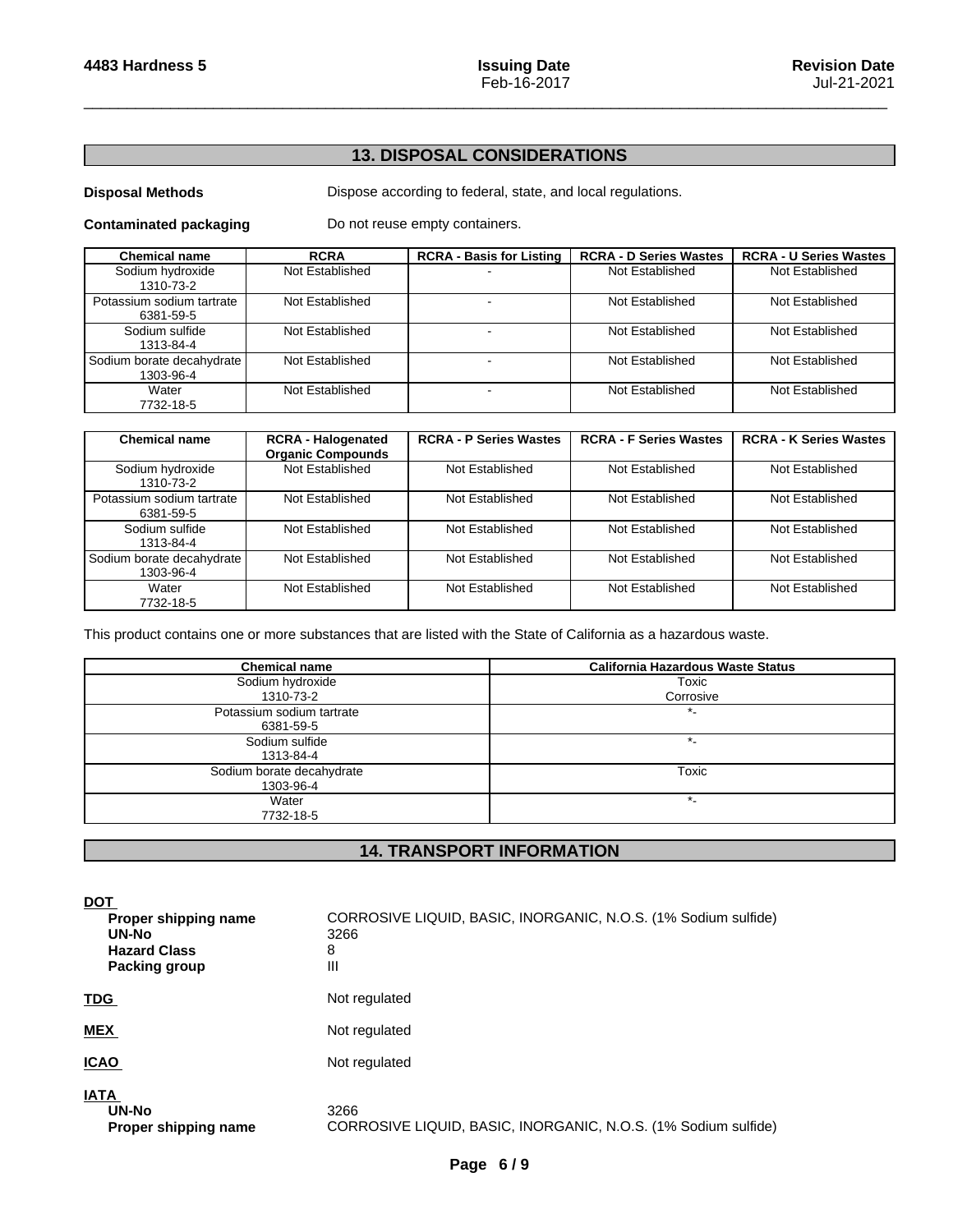| <b>Hazard Class</b><br><b>Packing group</b>                                                | 8<br>Ш                                                                             |
|--------------------------------------------------------------------------------------------|------------------------------------------------------------------------------------|
| <b>IMDG/IMO</b><br>UN-No<br>Proper shipping name<br><b>Hazard Class</b><br>Packing group   | 3266<br>CORROSIVE LIQUID, BASIC, INORGANIC, N.O.S. (1% Sodium sulfide)<br>8<br>Ш   |
| <b>RID</b><br>UN-No<br>Proper shipping name<br><b>Hazard Class</b><br>Packing group        | 3266<br>CORROSIVE LIQUID, BASIC, INORGANIC, N.O.S. (1% Sodium sulfide)<br>8<br>III |
| <b>ADR</b><br><b>UN-No</b><br>Proper shipping name<br><b>Hazard Class</b><br>Packing group | 3266<br>CORROSIVE LIQUID, BASIC, INORGANIC N.O.S. (1% Sodium Sulfide)<br>8<br>III  |
| <b>ADN</b>                                                                                 | Not regulated                                                                      |

## **15. REGULATORY INFORMATION**

| <b>International Inventories</b> |                 |
|----------------------------------|-----------------|
| TSCA                             | Complies        |
| <b>DSL/NDSL</b>                  | Does not comply |
| <b>EINECS/ELINCS</b>             | Does not comply |
| <b>ENCS</b>                      | Does not comply |
| <b>IECSC</b>                     | Does not comply |
| KECL                             | Does not comply |
| <b>PICCS</b>                     | Complies        |
| <b>AICS</b>                      | Complies        |
|                                  |                 |

#### **Legend:**

**TSCA** - United States Toxic Substances Control Act Section 8(b) Inventory

**DSL/NDSL** - Canadian Domestic Substances List/Non-Domestic Substances List

 **EINECS/ELINCS** - European Inventory of Existing Chemical Substances/European List of Notified Chemical Substances

**ENCS** - Japan Existing and New Chemical Substances

**IECSC** - China Inventory of Existing Chemical Substances

**KECL** - Korean Existing and Evaluated Chemical Substances

**PICCS** - Philippines Inventory of Chemicals and Chemical Substances

**AICS** - Australian Inventory of Chemical Substances

## **US Federal Regulations**

#### **SARA 313**

Section 313 of Title III of the Superfund Amendments and Reauthorization Act of 1986 (SARA). This product does not contain any chemicals which are subject to the reporting requirements of the Act and Title 40 of the Code of Federal Regulations, Part 372

| <b>Chemical name</b>                   | <b>SARA 313 - Threshold Values %</b> |
|----------------------------------------|--------------------------------------|
| Sodium hydroxide<br>1310-73-2          | Not Established                      |
|                                        |                                      |
| Potassium sodium tartrate<br>6381-59-5 | Not Established                      |
| Sodium sulfide<br>1313-84-4            | Not Established                      |
|                                        |                                      |
| Sodium borate decahydrate<br>1303-96-4 | Not Established                      |
| Water                                  | Not Established                      |
| 7732-18-5                              |                                      |
|                                        |                                      |

## **SARA 311/312 Hazard Categories**

**Acute health hazard** Yes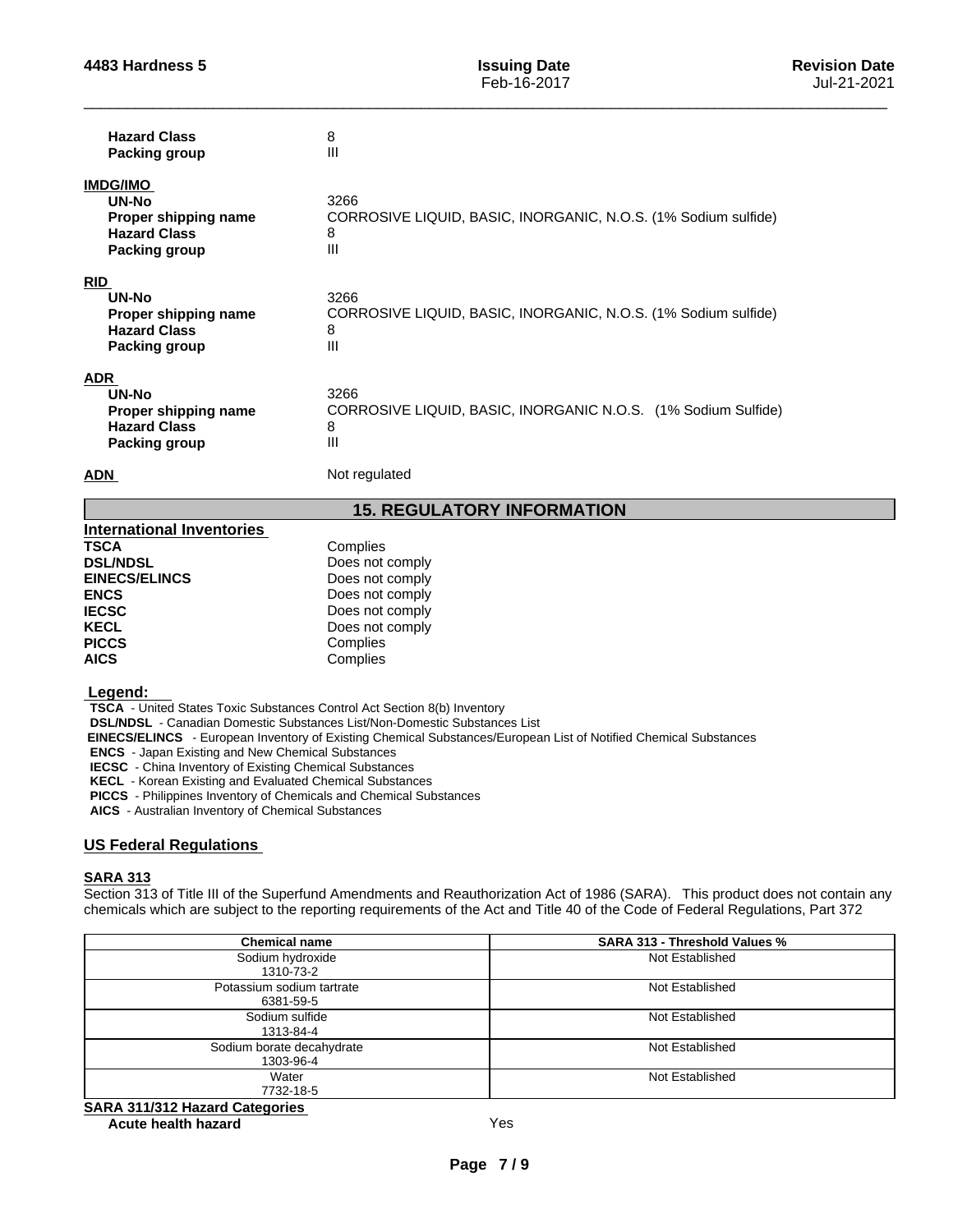| <b>Chronic Health Hazard</b>      | Nο |
|-----------------------------------|----|
| Fire hazard                       | N٥ |
| Sudden release of pressure hazard | N٥ |
| <b>Reactive Hazard</b>            | Nο |

## **CWA (Clean WaterAct)**

This product does not contain any substances regulated as pollutants pursuant to the Clean Water Act (40 CFR 122.21 and 40 CFR 122.42)

| <b>Chemical name</b>                   | <b>CWA - Reportable</b><br>Quantities | <b>CWA - Toxic Pollutants</b> | <b>CWA - Priority Pollutants</b> | <b>CWA - Hazardous</b><br><b>Substances</b> |
|----------------------------------------|---------------------------------------|-------------------------------|----------------------------------|---------------------------------------------|
| Sodium hydroxide<br>1310-73-2          | 1000 lb                               | Not Established               | Not Established                  |                                             |
| Potassium sodium tartrate<br>6381-59-5 | Not Established                       | Not Established               | Not Established                  | Not Established                             |
| Sodium sulfide<br>1313-84-4            | Not Established                       | Not Established               | Not Established                  | Not Established                             |
| Sodium borate decahydrate<br>1303-96-4 | Not Established                       | Not Established               | Not Established                  | Not Established                             |
| Water<br>7732-18-5                     | Not Established                       | Not Established               | Not Established                  | Not Established                             |

#### **CERCLA**

This material, as supplied, contains one or more substances regulated as a hazardous substance under the Comprehensive Environmental Response Compensation and Liability Act (CERCLA) (40 CFR 302)

| <b>Chemical name</b>                   | <b>Hazardous Substances RQs</b> | <b>CERCLA/SARA RQ</b> | <b>RQ</b>                                 |
|----------------------------------------|---------------------------------|-----------------------|-------------------------------------------|
| Sodium hydroxide<br>1310-73-2          | 1000 lb                         | Not Established       | RQ 1000 lb final RQ<br>RQ 454 kg final RQ |
| Potassium sodium tartrate<br>6381-59-5 |                                 | Not Established       |                                           |
| Sodium sulfide<br>1313-84-4            |                                 | Not Established       |                                           |
| Sodium borate decahydrate<br>1303-96-4 |                                 | Not Established       |                                           |
| Water<br>7732-18-5                     |                                 | Not Established       |                                           |

## **US State Regulations**

## **California Proposition 65**

This product does not contain any Proposition 65 chemicals

| <b>Chemical name</b>                   | <b>California Proposition 65</b> |
|----------------------------------------|----------------------------------|
| Sodium hydroxide<br>1310-73-2          | Not Established                  |
| Potassium sodium tartrate<br>6381-59-5 | Not Established                  |
| Sodium sulfide<br>1313-84-4            | Not Established                  |
| Sodium borate decahydrate<br>1303-96-4 | Not Established                  |
| Water<br>7732-18-5<br>.                | Not Established                  |

## **U.S. State Right-to-Know Regulations**

| Chemical name             | <b>New Jersey</b> | <b>Massachusetts</b> | Pennsylvania    |
|---------------------------|-------------------|----------------------|-----------------|
| Sodium hydroxide          |                   |                      |                 |
| 1310-73-2                 |                   |                      |                 |
| Potassium sodium tartrate | Not Established   | Not Established      | Not Established |
| 6381-59-5                 |                   |                      |                 |
| Sodium sulfide            |                   |                      | Not Established |
| 1313-84-4                 |                   |                      |                 |